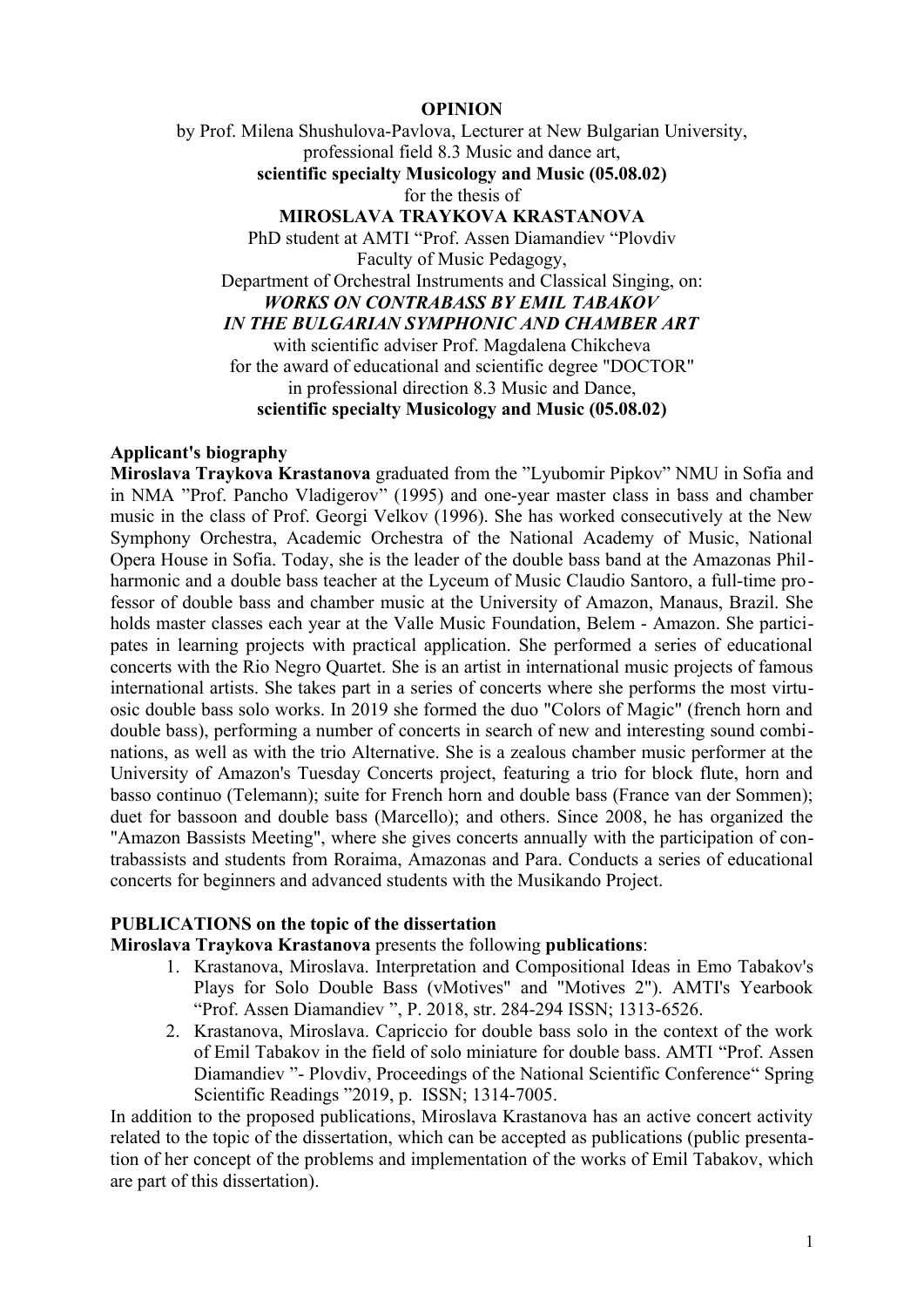**Dissertation thesis** *WOKS BY EMIL TABAKOV IN THE BULGARIAN SYMPHONIC AND CHAMBER CREATIVITY* was discussed and proposed for defense at a meeting of the Department of Orchestral Instruments and Classical Singing, faculty "Musical Pedagogy", held on 06/12/2019 and with a volume of 161 pages, including: Introduction; **Chapter I**: Emil Tabakov - composer, conductor and instrumentalist. Evolution of the composer's musical language. About the conductor and instrumentalist and genre system of the composer Emil Tabakov. **Chapter II:** The instrumental concert in the works of Emil Tabakov. Bass and Orchestra Concert. Lamento for 12 double bass. **Chapter III**: Chamber Instrumental Genres in the Works of Emil Tabakov. Double Bass Sonata, Viola and Double Bass Sonata, Double Bass Motives, Capriccio for Double Bass. Technical and Interpretation Problems in Emil Tabakov's Chamber and Instrument for Double Bass. Conclusion. Publications on the topic of the thesis. List of used literature on dissertation topic (only 13 sources).

#### **Significance of the problem under study in scientific and applied science**

As the PhD student says, "Emil Tabakov's personality combines the composer with the conductor and the instrumentalist - a phenomenon with centuries-old traditions, one of the phenomena in the music of the twentieth century, associated with such bright artists as Rachmaninov, Skryabin, Prokofiev, Ravel-Gershwin, Gershwin Sans, and the names of the composerinstrumentalists Pancho Vladigerov, Dimitar Nenov, Veselin Stoyanov, Parashkev Hadzhiev, etc. shine in the Bulgarian music. "The Dissertation of Emil Tabakov's Double Bass Works in the Bulgarian Symphonic and Chamber Art is ntegralno study of one of the prominent contemporary Bulgarian artists. Tabakov's life and career is the subject of scientific development in various fields - biographical, musical-analytical, revealing the creative world, worldview and aesthetics of his personality, which combines virtuoso-instrumentalist, conductor, composer and public. The constant presence of his plays, which have become compulsory in a number of competitive programs of reputable institutions in Europe, is evidence of a rich and dynamic creative path. The composer's musical language, the peculiarities of the sound material, the construction of the form, the logic of the development and the dynamics of the processes are the subject of this scientific research, revealing the achievements and values of one of the modern Bulgarian composers.

### **Accurately formulated goals and objectives of the thesis**

The student has clearly set goals and objectives, adheres to a precise and precise methodology. The dissertation deals with comparative and analytical methods, combined with the historical outlook and the intensive genre synthesis. Our ideas about an instrumental concert today, and especially about the sonata as a genre and form, are changing significantly. Thus, in the instrumental genres of the instrumental genres, in particular in the relatively stable genre, the sonata find a place for virtuosity and free flow of the musical material. Instrumentalized recitative, timbre and sonar effects and tools make significant adjustments to the ratio of strictly organized and free improvisational sections of form. In the dissertation, a special place is given to the technical and positional decisions in the double bass works, which are of considerable interest for the instrumentalist-Straikhists - a natural way to enrich modern double bass training - from live music, to analysis, to theoretical generalizations and conclusions to be found. its practical application.

### **Degree of knowledge of the status of the problem and the correspondence of the used literature and presence of grounded and developed theoretical model of the research**

The study is thorough and serious enough. It is based on the study, review and analysis of works, performers and teaching experience. The relevance of the dissertation topic is determined by the need to study the phenomena and processes in contemporary instrumental Bulgarian music, the creativity of composers who create works of different styles, with a wide range of tools, which also reach the latest systems of sound organization. material, because in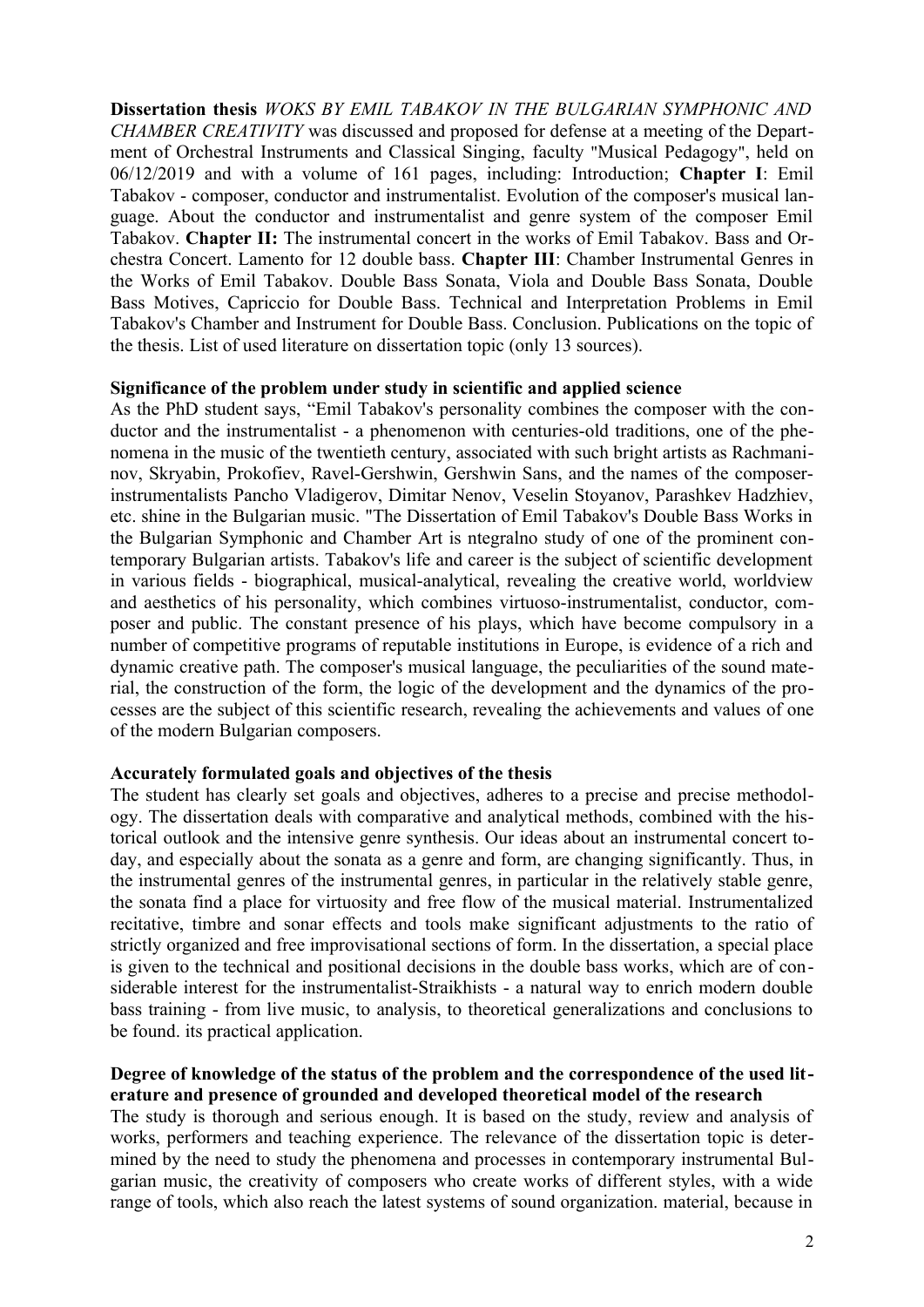the history of musical culture, concerts and in general solo works for double bass are a rare occurrence. *"Tabakov's bright talent for concentration and the most memorable pure" formula "/ epigraph / in the works is combined with the consequences of the sonar letter; we have a formula with a small second and a diminutive tertiary, complementing the chords to chromatic, with a characteristic diatonic unfolding. The chromatic space crystallizes the clarity, the beauty of the formulas. … In melody, the monologue beginning is characterized by unfolding in a large space. Intervals and register comparisons span a modal-chromatic space of several octaves. ... Technically, application difficulties are associated with the double fingerboard at small intervals, at large melodic intervals and the purity of intonation, with high thumb positions and the construction of the theme in the second octave in the fort. "*

# **Contributions to the thesis**

- 1. A significant part of the work of Emil Tabakov is presented. Characteristic features of his creative appearance are revealed, conclusions are drawn about the musical language and especially about Tabakov's orchestra technique. Important sides and problems of voting, the organic connection between the composer's technique when working with the thematic material and its real sounding and comprehension in the performer's double bass interpretation are presented.
- 2. An important contribution is the performer's analysis of Tabakov's double bass works. Important points are made regarding the analyzed works - details of the applicator, the finger, specific instrumental difficulties, which are systematically and completely exposed.
- 3. The dissertation work has applicability and practical value. The fact that the doctoral student works in South America (Brazil) is an additional contribution to the presentation of the contemporary Bulgarian composing school abroad as a new phenomenon, which has received wide international recognition.

### **Assessment of the correspondence of the abstract with the basic principles and contributions of the dissertation**

The abstract of the thesis corresponds to the dissertation and sufficiently conveys the character of the scientific text of the doctoral thesis. But unlike the precision and clarity of the dissertation, in the abstract it is evident that the material and its inaccuracies are quickly thrown away, as well as technically incorrect statements. Corrective work is required.

### **Author's personal attributes (if reviewer knows)**

I do not personally know Miroslava Traykova Krastanova.

### **Opinions, recommendations and notes**

The work, if it is to be published - in Bulgarian or other languages (for example in Brazil), it is necessary to pass work with an editor and proofreader, as well as with technical processing of a computer (probably the doctoral student does not work on certain computer programs).

#### **In conclusion**, this OPINION will conclude with the following assessment:

**Miroslava Traykova Krastanova's** dissertation on the topic: **CONTEMPORARY WORKS BY EMIL TABAKOV IN THE BULGARIAN SYMPHONIC AND CHAMBER CREATIVITY**, together with his contributions with scientific, scientific and applied qualities, the manifestations of his qualities, give my positive assessment and suggest to the distinguished scientific jury to award the educational and scientific degree "doctor" in the professional field 8.3 Music and dance art, scientific specialty Musicology and music art (05.08.02) to Miros Lava Krustanova, in accordance with the requirements of the Law on Development of Academic Staff in the Republic of Bulgaria.